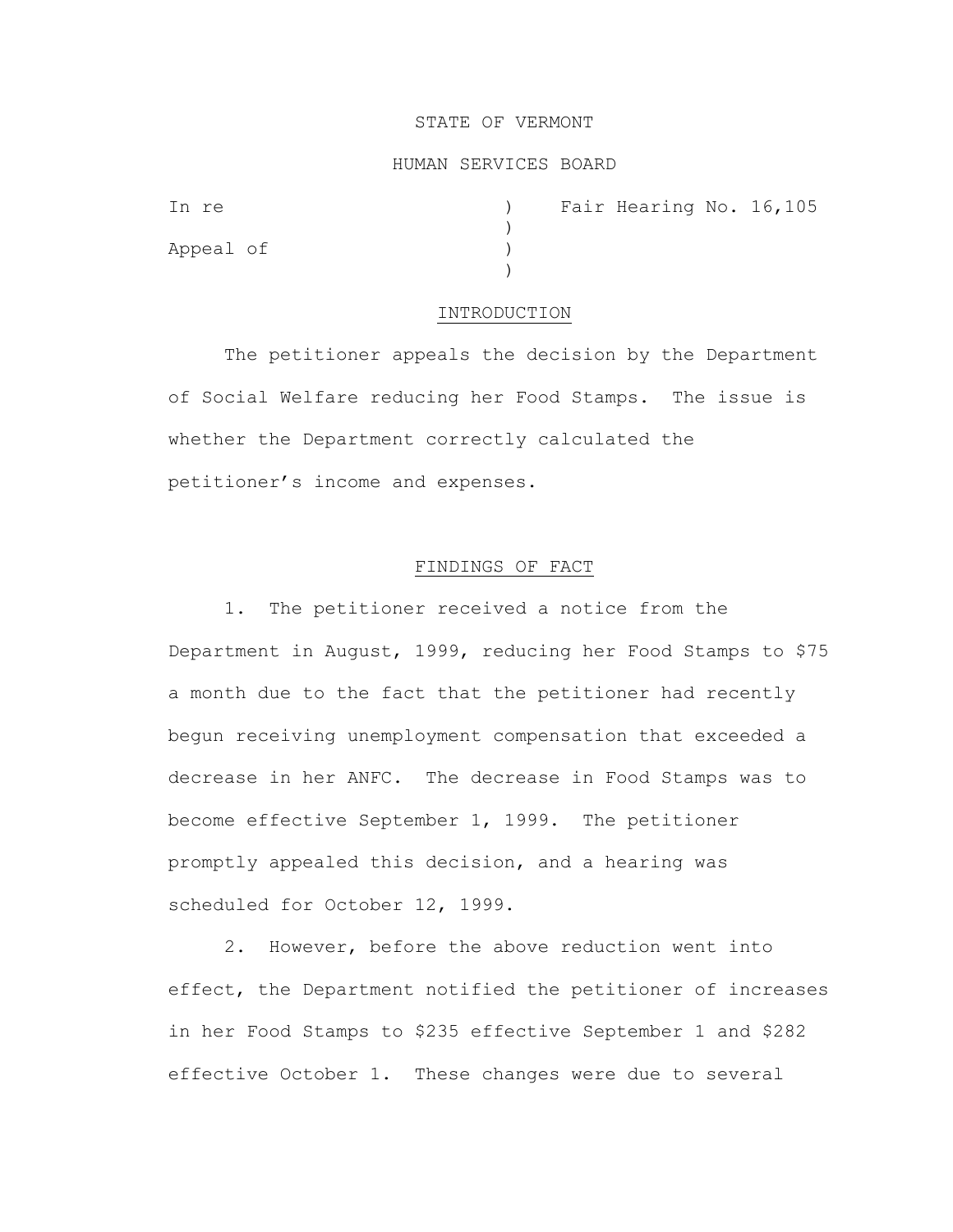## Fair Hearing No. 16,105 Page 2

factors, including her daughter returning to live with her, her becoming eligible for fuel assistance (thus increasing her allowable shelter expenses), and changes in the sources of her income, none of which the petitioner disputes.

3. On October 1, 1999, the petitioner received, in addition to the increased amount of her October Food Stamps, a retroactive payment of the increase in her September Food Stamps that she had not received in September.

4. At the hearing on October 12, the petitioner was understandably confused by the changes that had occurred, but she did not dispute the Department's information or calculations.

5. The petitioner's primary grievance at the hearing was a letter she had received from another Department in the Agency of Human Services, which the petitioner considers to be abusive and discriminatory. The petitioner was advised that if she wished to make a complaint against the individual who wrote the letter she should contact either the Secretary of the Agency of Human Services or the Vermont Civil Rights Commission.

#### ORDER

The Department's decision is affirmed.